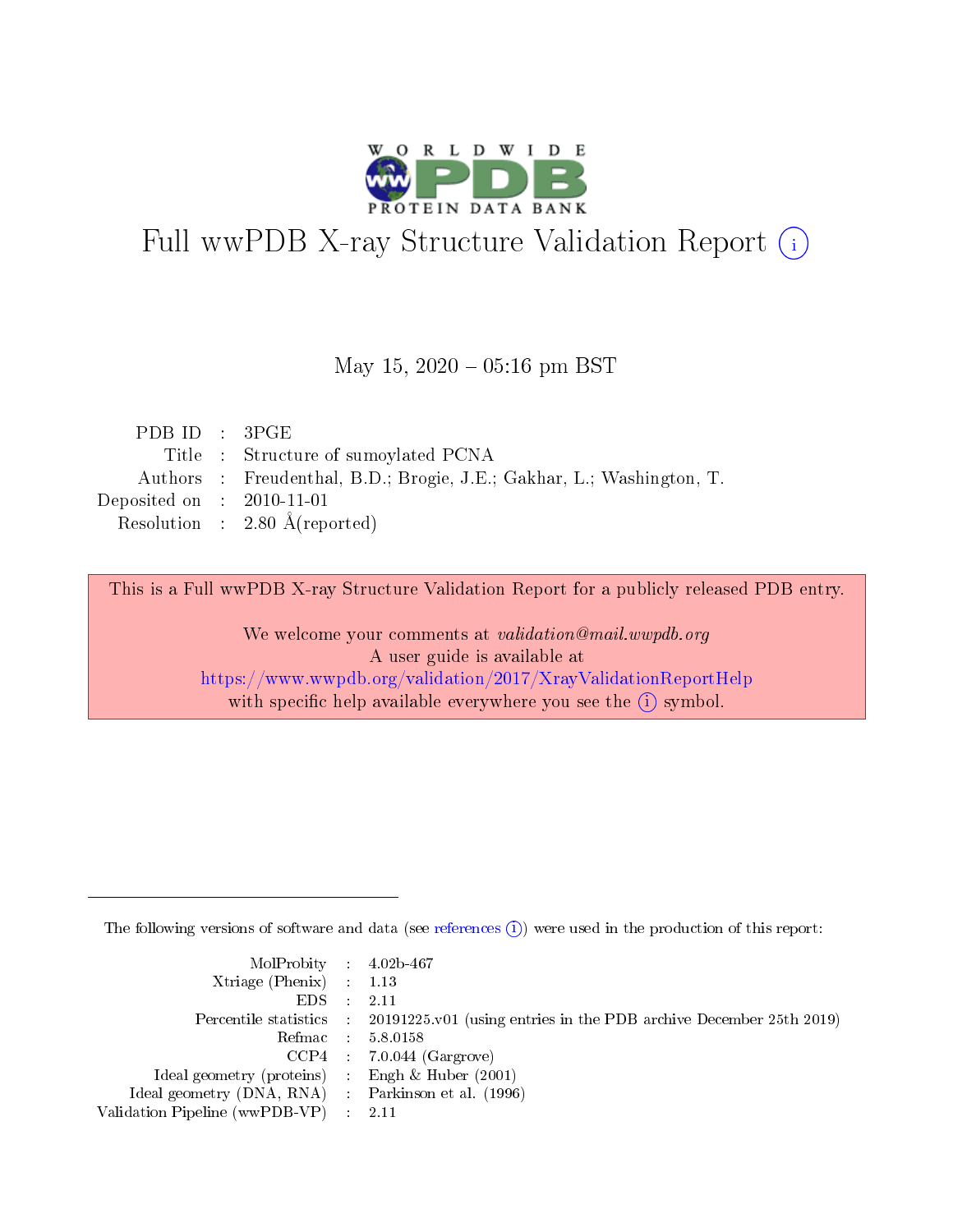## 1 [O](https://www.wwpdb.org/validation/2017/XrayValidationReportHelp#overall_quality)verall quality at a glance  $(i)$

The following experimental techniques were used to determine the structure: X-RAY DIFFRACTION

The reported resolution of this entry is 2.80 Å.

Percentile scores (ranging between 0-100) for global validation metrics of the entry are shown in the following graphic. The table shows the number of entries on which the scores are based.



| Metric                | Whole archive        | <b>Similar resolution</b>                                              |
|-----------------------|----------------------|------------------------------------------------------------------------|
|                       | $(\#\text{Entries})$ | $(\#\text{Entries},\, \text{resolution}\; \text{range}(\textup{\AA}))$ |
| $R_{free}$            | 130704               | $3140(2.80-2.80)$                                                      |
| Clashscore            | 141614               | $3569(2.80-2.80)$                                                      |
| Ramachandran outliers | 138981               | 3498 (2.80-2.80)                                                       |
| Sidechain outliers    | 138945               | $3500 (2.80 - 2.80)$                                                   |
| RSRZ outliers         | 127900               | 3078 (2.80-2.80)                                                       |

The table below summarises the geometric issues observed across the polymeric chains and their fit to the electron density. The red, orange, yellow and green segments on the lower bar indicate the fraction of residues that contain outliers for  $>=3, 2, 1$  and 0 types of geometric quality criteria respectively. A grey segment represents the fraction of residues that are not modelled. The numeric value for each fraction is indicated below the corresponding segment, with a dot representing fractions  $\epsilon=5\%$  The upper red bar (where present) indicates the fraction of residues that have poor fit to the electron density. The numeric value is given above the bar.

| Mol | Chain | $\perp$ Length | Quality of chain |     |                |  |  |  |  |
|-----|-------|----------------|------------------|-----|----------------|--|--|--|--|
|     |       | 200            | 3%<br>52%        | 29% | $5\%$ .<br>14% |  |  |  |  |
|     |       | $-71$          | 2%<br>55%        | 30% | 5%<br>9%       |  |  |  |  |

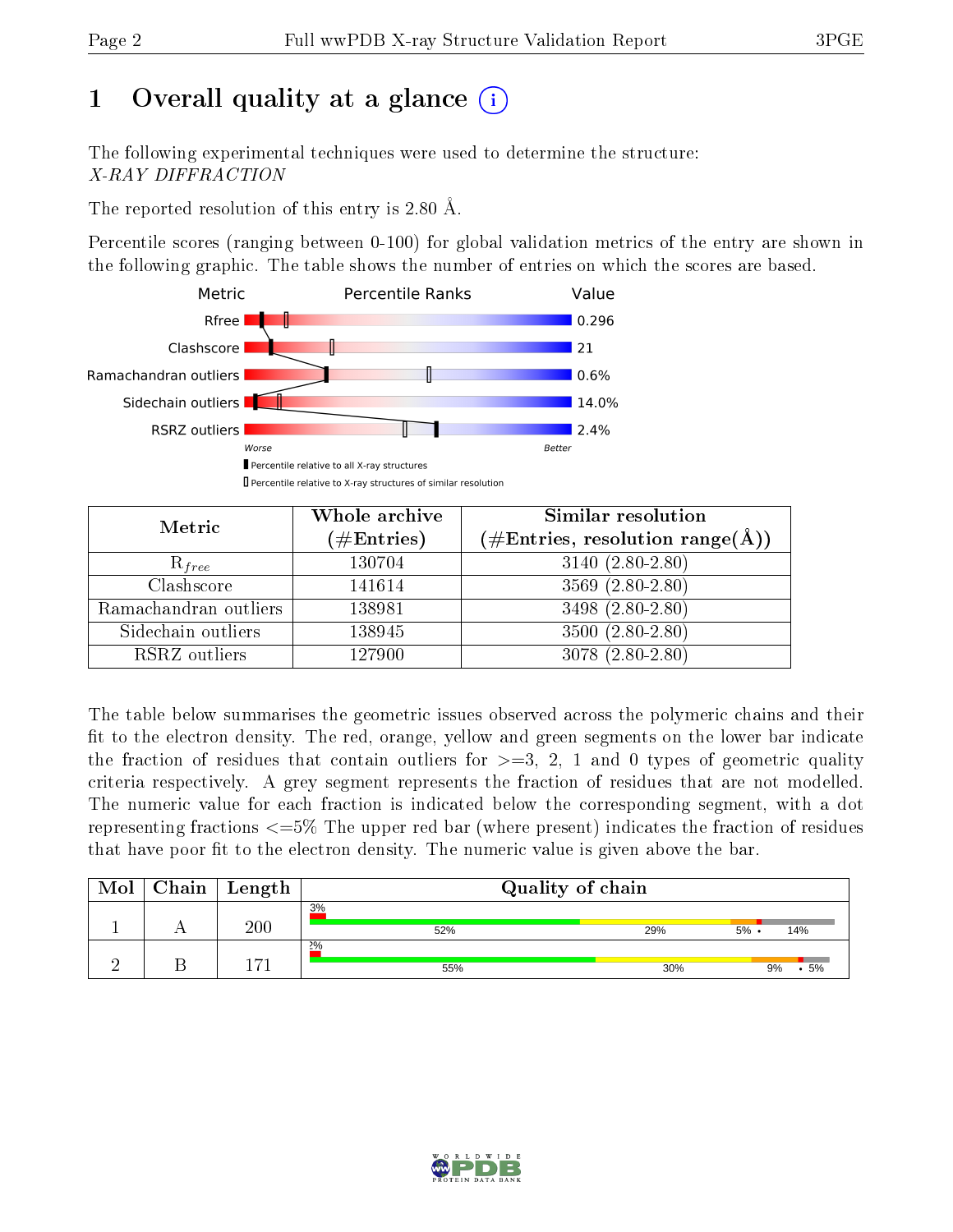## 2 Entry composition (i)

There are 2 unique types of molecules in this entry. The entry contains 2647 atoms, of which 0 are hydrogens and 0 are deuteriums.

In the tables below, the ZeroOcc column contains the number of atoms modelled with zero occupancy, the AltConf column contains the number of residues with at least one atom in alternate conformation and the Trace column contains the number of residues modelled with at most 2 atoms.

• Molecule 1 is a protein called SUMO-modified proliferating cell nuclear antigen.

| Mol | Chain | $\vert$ Residues | Atoms               |  |     | $\text{ZeroOcc} \mid \text{AltConf} \mid \text{Trace}$ |  |  |  |
|-----|-------|------------------|---------------------|--|-----|--------------------------------------------------------|--|--|--|
|     |       | 172              | $\rm Total$<br>1361 |  | 226 | 262                                                    |  |  |  |

There are 8 discrepancies between the modelled and reference sequences:

| Chain | Residue | $\overline{\textbf{Model}}$ | Actual | Comment               | Reference               |
|-------|---------|-----------------------------|--------|-----------------------|-------------------------|
| А     | $-5$    | <b>HIS</b>                  |        | <b>EXPRESSION TAG</b> | <b>UNP Q12306</b>       |
| А     | $-4$    | <b>HIS</b>                  |        | <b>EXPRESSION TAG</b> | <b>UNP Q12306</b>       |
| А     | $-3$    | <b>HIS</b>                  |        | <b>EXPRESSION TAG</b> | $\overline{UNP}$ Q12306 |
| А     | $-2$    | <b>HIS</b>                  |        | EXPRESSION TAG        | <b>UNP Q12306</b>       |
| А     | $-1$    | <b>HIS</b>                  |        | <b>EXPRESSION TAG</b> | <b>UNP Q12306</b>       |
| А     |         | <b>HIS</b>                  |        | <b>EXPRESSION TAG</b> | <b>UNP Q12306</b>       |
| А     | 99      | <b>GLY</b>                  |        | <b>LINKER</b>         | <b>UNP Q12306</b>       |
| А     | 100     | <b>GLY</b>                  |        | <b>LINKER</b>         | <b>UNP Q12306</b>       |

Molecule 2 is a protein called Proliferating cell nuclear antigen.

| Mol | Chain   Residues | $\rm{Atoms}$         |     |     |     |  | ZeroOcc   AltConf   Trace |  |
|-----|------------------|----------------------|-----|-----|-----|--|---------------------------|--|
|     | 163              | <b>Total</b><br>1286 | 813 | 204 | 261 |  |                           |  |

There are 8 discrepancies between the modelled and reference sequences:

| Chain | Residue | Modelled     | Actual | Comment                     | Reference         |
|-------|---------|--------------|--------|-----------------------------|-------------------|
| В     | -7      | ASP.         |        | EXPRESSION TAG   UNP P15873 |                   |
| B     | $-6$    | <b>TYR</b>   |        | EXPRESSION TAG   UNP P15873 |                   |
| B     | $-5$    | <b>LYS</b>   |        | EXPRESSION TAG              | <b>UNP P15873</b> |
| B     | $-4$    | ASP          |        | EXPRESSION TAG   UNP P15873 |                   |
| В     | $-3$    | ASP          |        | EXPRESSION TAG   UNP P15873 |                   |
| B     | $-2$    | $\angle$ ASP |        | EXPRESSION TAG   UNP P15873 |                   |
| В     |         | A SP         |        | <b>EXPRESSION TAG</b>       | <b>UNP P15873</b> |
|       |         | LYS          |        | EXPRESSION TAG   UNP P15873 |                   |

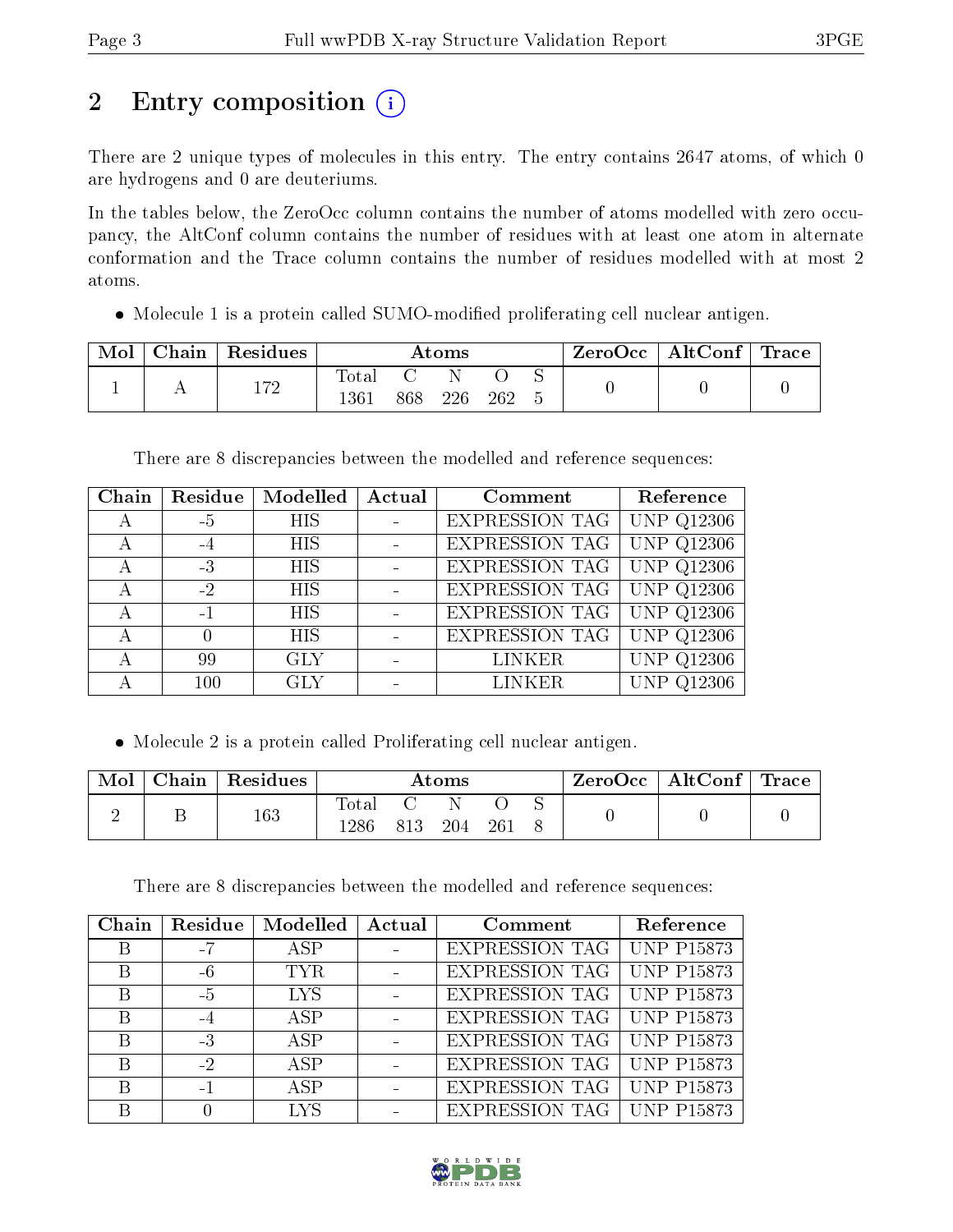## 3 Residue-property plots  $(i)$

These plots are drawn for all protein, RNA and DNA chains in the entry. The first graphic for a chain summarises the proportions of the various outlier classes displayed in the second graphic. The second graphic shows the sequence view annotated by issues in geometry and electron density. Residues are color-coded according to the number of geometric quality criteria for which they contain at least one outlier: green  $= 0$ , yellow  $= 1$ , orange  $= 2$  and red  $= 3$  or more. A red dot above a residue indicates a poor fit to the electron density (RSRZ  $> 2$ ). Stretches of 2 or more consecutive residues without any outlier are shown as a green connector. Residues present in the sample, but not in the model, are shown in grey.



• Molecule 1: SUMO-modified proliferating cell nuclear antigen

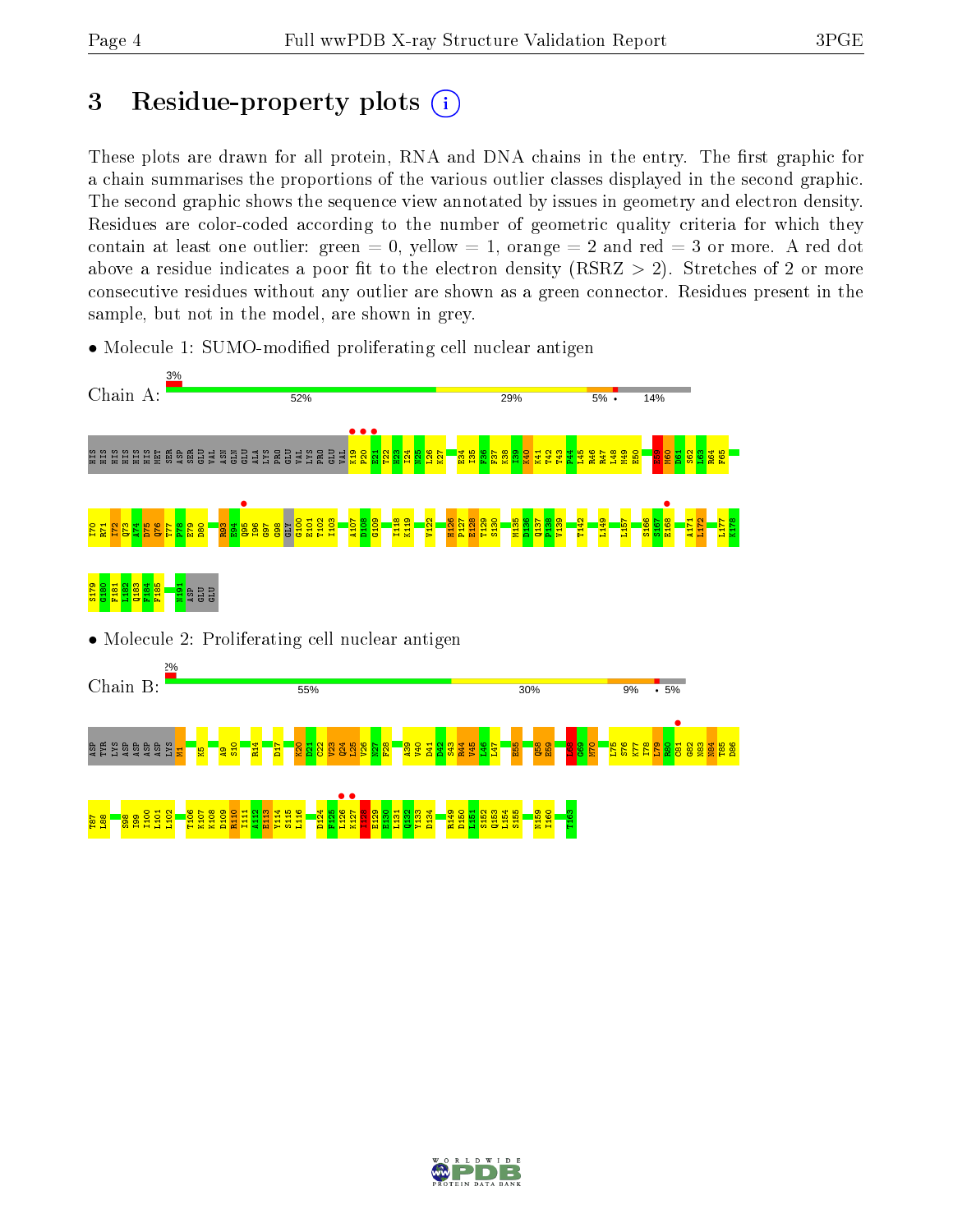## 4 Data and refinement statistics  $(i)$

| Property                                                         | Value                                           | Source     |
|------------------------------------------------------------------|-------------------------------------------------|------------|
| Space group                                                      | F 4 3 2                                         | Depositor  |
| Cell constants                                                   | 268.82Å<br>268.82Å<br>268.82Å                   | Depositor  |
| a, b, c, $\alpha$ , $\beta$ , $\gamma$                           | $90.00^\circ$<br>$90.00^\circ$<br>$90.00^\circ$ |            |
| Resolution $(A)$                                                 | $45.40 - 2.80$                                  | Depositor  |
|                                                                  | $45.44 = 2.80$                                  | <b>EDS</b> |
| % Data completeness                                              | 98.9 (45.40-2.80)                               | Depositor  |
| (in resolution range)                                            | 98.5 (45.44-2.80)                               | <b>EDS</b> |
| $R_{merge}$                                                      | 0.09                                            | Depositor  |
| $\mathrm{R}_{sym}$                                               | (Not available)                                 | Depositor  |
| $\langle I/\sigma(I)\rangle^{-1}$                                | $4.75$ (at 2.81Å)                               | Xtriage    |
| Refinement program                                               | PHENIX (phenix.refine: 1.6.4 486)               | Depositor  |
| $R, R_{free}$                                                    | 0.231,<br>0.253                                 | Depositor  |
|                                                                  | $0.279$ ,<br>0.296                              | DCC        |
| $R_{free}$ test set                                              | 1071 reflections $(5.14\%)$                     | wwPDB-VP   |
| Wilson B-factor $(A^2)$                                          | 84.2                                            | Xtriage    |
| Anisotropy                                                       | 0.000                                           | Xtriage    |
| Bulk solvent $k_{sol}(e/\mathrm{A}^3)$ , $B_{sol}(\mathrm{A}^2)$ | 0.32, 63.7                                      | <b>EDS</b> |
| $L$ -test for twinning <sup>2</sup>                              | $< L >$ = 0.44, $< L2 >$ = 0.28                 | Xtriage    |
| Estimated twinning fraction                                      | No twinning to report.                          | Xtriage    |
| $F_o, F_c$ correlation                                           | 0.93                                            | <b>EDS</b> |
| Total number of atoms                                            | 2647                                            | wwPDB-VP   |
| Average B, all atoms $(A^2)$                                     | 94.0                                            | wwPDB-VP   |

Xtriage's analysis on translational NCS is as follows: The largest off-origin peak in the Patterson function is  $3.37\%$  of the height of the origin peak. No significant pseudotranslation is detected.

<sup>&</sup>lt;sup>2</sup>Theoretical values of  $\langle |L| \rangle$ ,  $\langle L^2 \rangle$  for acentric reflections are 0.5, 0.333 respectively for untwinned datasets, and 0.375, 0.2 for perfectly twinned datasets.



<span id="page-4-1"></span><span id="page-4-0"></span><sup>1</sup> Intensities estimated from amplitudes.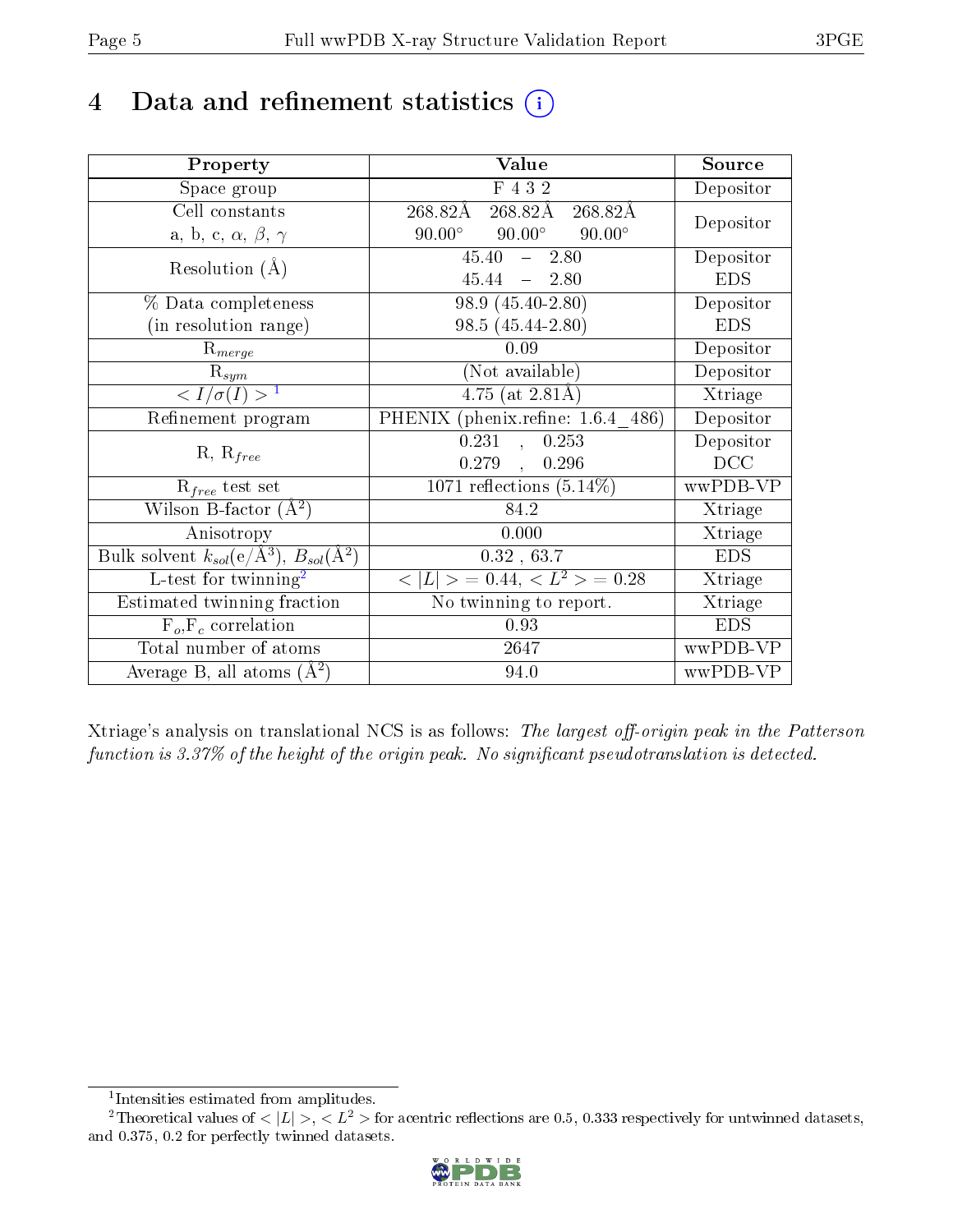## 5 Model quality  $(i)$

### 5.1 Standard geometry  $(i)$

The Z score for a bond length (or angle) is the number of standard deviations the observed value is removed from the expected value. A bond length (or angle) with  $|Z| > 5$  is considered an outlier worth inspection. RMSZ is the root-mean-square of all Z scores of the bond lengths (or angles).

| Mol | Chain |             | Bond lengths | Bond angles |                    |  |
|-----|-------|-------------|--------------|-------------|--------------------|--|
|     |       | <b>RMSZ</b> | $\ Z\  > 5$  | RMSZ        | # $ Z  > 5$        |  |
|     |       | 0.54        | 0/1385       | 0.74        | $2/1858(0.1\%)$    |  |
| 9   | B     | 0.61        | 0/1300       | 0.84        | $4/1754$ $(0.2\%)$ |  |
| АH  | ΑH    | 0.57        | 0/2685       | 0.79        | $6/3612(0.2\%)$    |  |

There are no bond length outliers.

All (6) bond angle outliers are listed below:

| Mol            | Chain | $\operatorname{Res}% \left( \mathcal{N}\right) \equiv\operatorname{Res}(\mathcal{N}_{0})\cap\mathcal{N}_{1}$ | Type       | Atoms       |         | Observed $\binom{o}{c}$ | Ideal $(°)$ |
|----------------|-------|--------------------------------------------------------------------------------------------------------------|------------|-------------|---------|-------------------------|-------------|
| $\overline{2}$ |       | 59                                                                                                           | GLU        | $N$ -CA-CB  | $-5.96$ | 99.87                   | 110.60      |
| 2              | В     | 58                                                                                                           | <b>GLN</b> | $CB-CA-C$   | 5.49    | 121.38                  | 110.40      |
|                |       | 59                                                                                                           | GLU        | $CB-CA-C$   | 5.48    | 121.36                  | 110.40      |
| $\overline{2}$ | R     | 82                                                                                                           | <b>GLY</b> | $N$ -CA-C   | 5.45    | 126.73                  | 113.10      |
|                |       | 76                                                                                                           | <b>GLN</b> | $N$ -CA-CB  | $-5.44$ | 100.80                  | 110.60      |
| $\overline{2}$ |       | 68                                                                                                           | LEU        | $CA$ -CB-CG | 5.01    | 126.83                  | 115.30      |

There are no chirality outliers.

There are no planarity outliers.

### 5.2 Too-close contacts  $(i)$

In the following table, the Non-H and H(model) columns list the number of non-hydrogen atoms and hydrogen atoms in the chain respectively. The H(added) column lists the number of hydrogen atoms added and optimized by MolProbity. The Clashes column lists the number of clashes within the asymmetric unit, whereas Symm-Clashes lists symmetry related clashes.

| Mol |      |          |    | Chain   Non-H   H(model)   H(added)   Clashes   Symm-Clashes |
|-----|------|----------|----|--------------------------------------------------------------|
|     | 1361 | $1361\,$ |    |                                                              |
|     | 1286 | 1298     | 56 |                                                              |
|     | 2647 | 2659     |    |                                                              |

The all-atom clashscore is defined as the number of clashes found per 1000 atoms (including

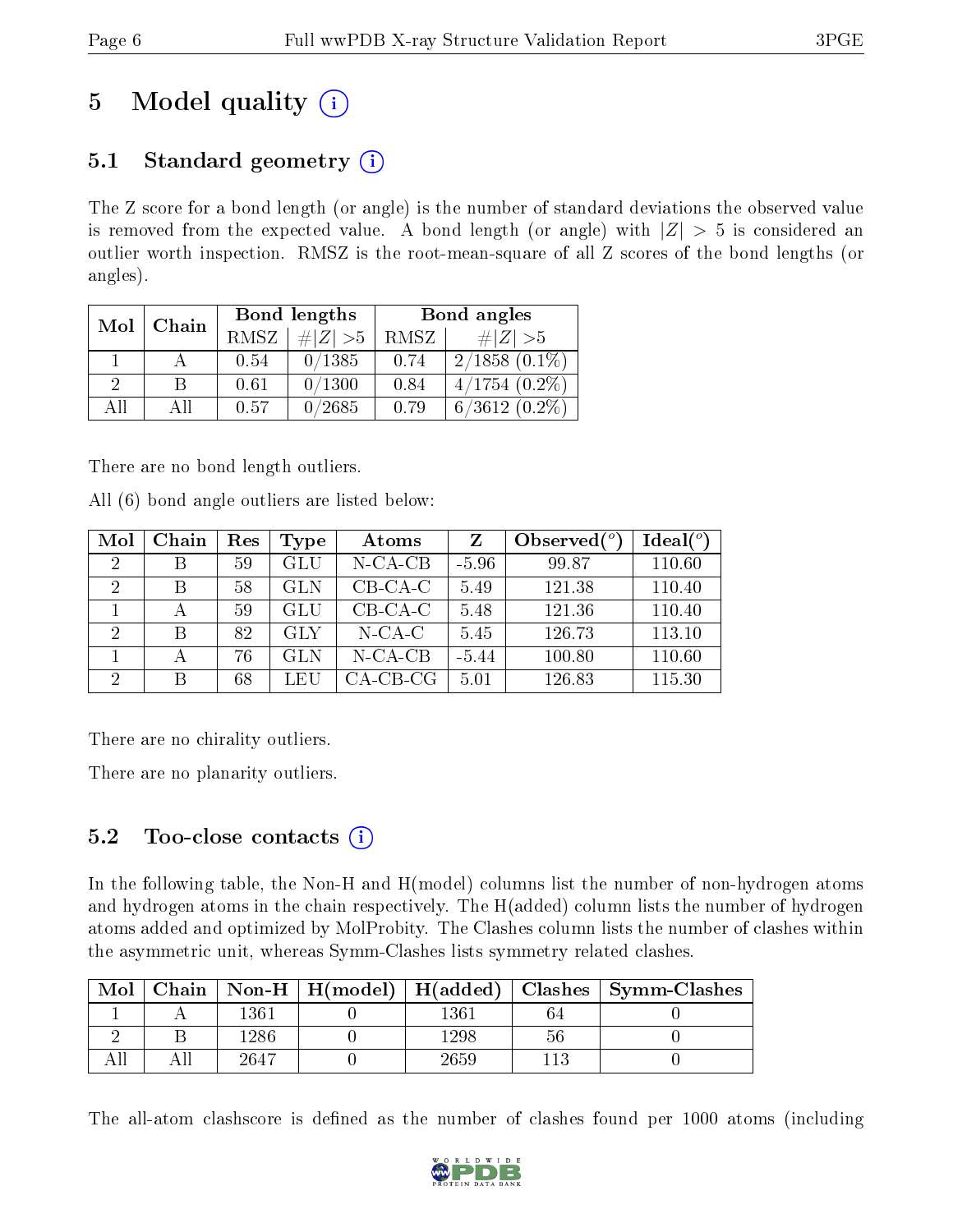hydrogen atoms). The all-atom clashscore for this structure is 21.

All (113) close contacts within the same asymmetric unit are listed below, sorted by their clash magnitude.

| Atom-1               | Atom-2                       | Interatomic    | Clash         |
|----------------------|------------------------------|----------------|---------------|
|                      |                              | distance $(A)$ | overlap $(A)$ |
| 1:A:19:LYS:HB3       | 1:A:20:PRO:HD2               | 1.33           | 1.06          |
| 2:B:40:VAL:HG23      | 2:B:126:LEU:CD2              | 2.05           | 0.86          |
| 2:B:47:LEU:HD13      | 2:B:126:LEU:HD22             | 1.58           | 0.84          |
| 1:A:95:GLN:HB3       | 1:A:96:ILE:HD12              | 1.62           | 0.81          |
| 2:B:128:ILE:O        | 2: B: 129: GLU: HG2          | 1.80           | 0.81          |
| 1:A:19:LYS:HB3       | 1:A:20:PRO:CD                | 2.11           | 0.80          |
| 2:B:68:LEU:HD22      | 2: B:68:LEU:H                | 1.45           | 0.79          |
| 2:B:5:LYS:HE2        | 2:B:58:GLN:HE21              | 1.51           | 0.74          |
| 1: A:96: ILE: HB     | 1: A:97: GLY: HA2            | 1.73           | 0.70          |
| 2:B:40:VAL:CG2       | 2:B:126:LEU:CD2              | 2.69           | 0.70          |
| 1: A: 102: THR: HG22 | 1: A:119: LYS: HG2           | 1.74           | 0.69          |
| 1:A:20:PRO:O         | 1: A:22:THR:HG23             | 1.93           | 0.69          |
| 1: A:93: ARG: HE     | 1: A:93: ARG:H               | 1.40           | 0.68          |
| 1:A:40:LYS:CD        | 1: A:40: LYS:H               | 2.04           | 0.68          |
| 1: A:64: ARG: NE     | 1: A:95: GLN:HG3             | 2.08           | 0.68          |
| 1:A:64:ARG:HH12      | $1:A:\overline{100:GLY:HA3}$ | 1.59           | 0.68          |
| 1: A: 126: HIS: HB2  | 1: A: 128: GLU: OE2          | 1.93           | 0.68          |
| 1: A:43:THR:HG21     | 1:A:47:ARG:NE                | 2.08           | 0.67          |
| 2:B:127:LYS:O        | 2:B:128:ILE:HG13             | 1.94           | 0.67          |
| 1:A:122:VAL:HA       | 1: A: 130: SER: HB2          | 1.78           | 0.66          |
| 1: A:64: ARG: NE     | 1: A:95: GLN:CG              | 2.59           | 0.66          |
| 1: A: 157: LEU: HD23 | 2:B:14:ARG:HG2               | 1.78           | 0.65          |
| 2:B:68:LEU:HD22      | 2:B:68:LEU:N                 | 2.12           | 0.65          |
| 2:B:28:PHE:HB2       | 2:B:68:LEU:HD23              | 1.78           | 0.64          |
| 2:B:153:GLN:HB2      | 2:B:154:LEU:HD12             | 1.80           | 0.64          |
| 1: A:64: ARG:HD3     | 1:A:95:GLN:HG2               | 1.80           | 0.63          |
| 2:B:23:VAL:HG11      | 2:B:39:ALA:HB1               | 1.79           | 0.63          |
| 2:B:131:LEU:O        | 2:B:131:LEU:HG               | 1.98           | 0.63          |
| 1:A:45:LEU:O         | 1: A:49:MET:HG3              | 1.98           | 0.63          |
| 1: A:77:THR:O        | 1: A:80: ASP:HB2             | 1.99           | 0.63          |
| 1: A:40: LYS:HD3     | 1: A:40: LYS:N               | 2.15           | 0.62          |
| 2:B:83:ASN:O         | 2:B:85:THR:HG23              | 2.01           | 0.61          |
| 1: A:40: LYS:HD3     | 1: A:40: LYS:H               | 1.67           | 0.60          |
| 1: A:96: ILE: HB     | 1: A:97: GLY: CA             | 2.32           | 0.60          |
| 2:B:25:LEU:N         | 2:B:25:LEU:HD23              | 2.16           | 0.60          |
| 1:A:27:LYS:HD3       | 1:A:34:GLU:OE1               | $2.02\,$       | 0.60          |
| 1: A:172: LEU: HD21  | 1: A: 183: GLN: HG2          | 1.82           | 0.60          |
| 2:B:17:ASP:HA        | 2:B:20:LYS:HD2               | 1.84           | 0.60          |

Continued on next page...

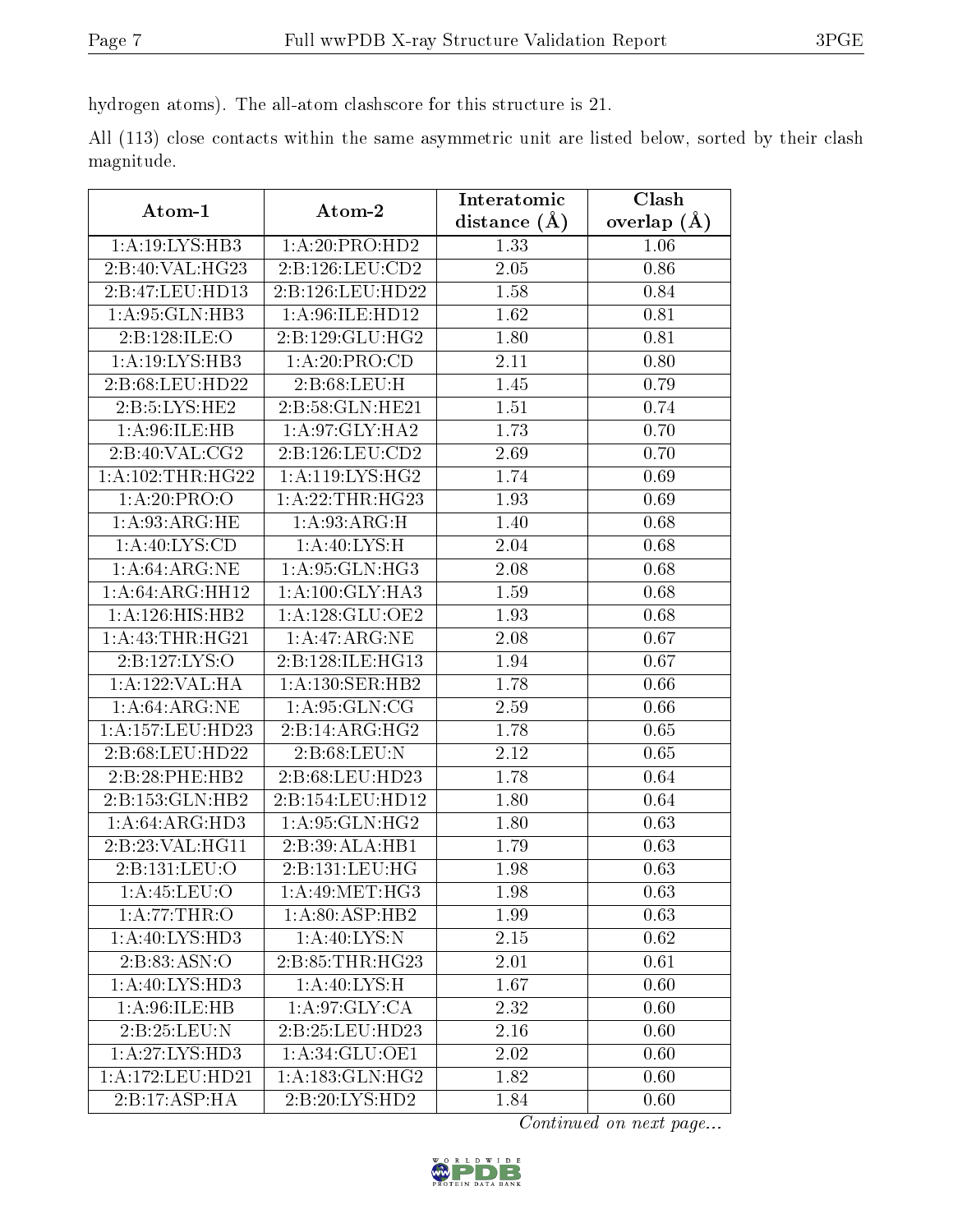| Continuati pont previous page |                               | Interatomic    | Clash         |
|-------------------------------|-------------------------------|----------------|---------------|
| Atom-1                        | Atom-2                        | distance $(A)$ | overlap $(A)$ |
| 1:A:137:GLN:HB2               | 2:B:134:ASP:HB3               | 1.83           | 0.59          |
| 1: A:103: ILE: HD12           | 1:A:103:ILE:N                 | $2.16\,$       | 0.59          |
| 1:A:128:GLU:CD                | 1:A:128:GLU:H                 | $2.08\,$       | 0.57          |
| 1: A:96: ILE:H                | 1: A:97: GLY:HA3              | 1.69           | 0.57          |
| 2:B:40:VAL:HG23               | 2:B:126:LEU:HD21              | 1.86           | 0.57          |
| 1: A:93: ARG:NE               | 1: A:93: ARG:H                | 2.02           | 0.57          |
| 1:A:47:ARG:HB2                | 1: A:48: LEU: HD12            | 1.86           | 0.57          |
| 1: A:59: GLU:HG3              | 1:A:62:SER:HB3                | 1.86           | 0.57          |
| 1:A:40:LYS:HZ2                | 1:A:47:ARG:HH22               | 1.54           | 0.56          |
| 2:B:128:ILE:C                 | 2:B:129:GLU:HG2               | 2.25           | 0.56          |
| 2:B:40:VAL:CG2                | 2:B:126:LEU:HD23              | 2.35           | $0.56\,$      |
| 1:A:70:ILE:CD1                | 1:A:122:VAL:HG23              | 2.37           | 0.55          |
| 1: A:109: GLY: HA3            | 2:B:154:LEU:O                 | 2.08           | 0.54          |
| 1: A:46: ARG: NH2             | $1: A:75: \overline{A}SP:OD1$ | 2.40           | $0.54\,$      |
| 2:B:78:ILE:O                  | 2:B:81:CYS:SG                 | 2.65           | 0.54          |
| 1: A: 101: GLU: CD            | 1: A: 135: MET: HE2           | 2.28           | 0.54          |
| 1: A:40: LYS:NZ               | 1:A:47:ARG:HH22               | 2.06           | 0.53          |
| 2:B:81:CYS:SG                 | 2:B:114:TYR:CE1               | 3.01           | 0.53          |
| 1: A:40: LYS: HG2             | 1: A: 43: THR: OG1            | 2.09           | 0.52          |
| 2:B:154:LEU:N                 | 2:B:154:LEU:HD12              | 2.24           | 0.52          |
| 1: A:179: SER:OG              | 2:B:55:GLU:HG3                | 2.09           | 0.52          |
| 1: A:64: ARG:CD               | 1: A:95: GLN: HG2             | 2.40           | 0.52          |
| 2:B:43:SER:HB2                | 2:B:45:VAL:HG22               | 1.91           | 0.52          |
| 1: A:40: LYS:CD               | 1: A:40: LYS:N                | 2.72           | 0.51          |
| 2:B:107:LYS:C                 | 2:B:109:ASP:H                 | 2.13           | 0.51          |
| 2:B:99:ILE:HG12               | 2: B: 100: ILE:N              | 2.26           | 0.51          |
| 2:B:149:ARG:O                 | 2:B:152:SER:HB2               | 2.12           | 0.49          |
| 2:B:126:LEU:O                 | 2:B:126:LEU:HD12              | 2.12           | 0.49          |
| 2:B:128:ILE:HD12              | 2:B:129:GLU:N                 | 2.27           | 0.48          |
| 2:B:128:ILE:C                 | 2:B:128:ILE:HD12              | 2.35           | 0.47          |
| 1: A:96: ILE:N                | 1: A:97: GLY: HA3             | 2.29           | 0.47          |
| 2:B:81:CYS:SG                 | 2:B:114:TYR:CZ                | 2.96           | 0.47          |
| 1: A:49:MET:HE3               | 1: A:65:PHE:CG                | 2.50           | 0.47          |
| 1:A:107:ALA:HB1               | 2:B:155:SER:HB3               | 1.97           | 0.46          |
| 2:B:9:ALA:N                   | 2: B:86: ASP:O                | 2.49           | 0.46          |
| 1: A: 19: LYS: CB             | 1:A:20:PRO:HD2                | 2.23           | 0.46          |
| 2:B:5:LYS:HE2                 | 2:B:58:GLN:NE2                | 2.27           | 0.46          |
| 2:B:24:GLN:C                  | 2:B:25:LEU:HD23               | 2.36           | 0.46          |
| 1: A:64: ARG:CD               | 1: A:95: GLN:CG               | 2.95           | 0.45          |
| 1:A:71:ARG:HH11               | 1: A:98: GLY: HA2             | 1.81           | 0.45          |
| 1: A:126: HIS: HA             | 1:A:127:PRO:HD3               | 1.62           | 0.45          |

Continued from previous page.

Continued on next page...

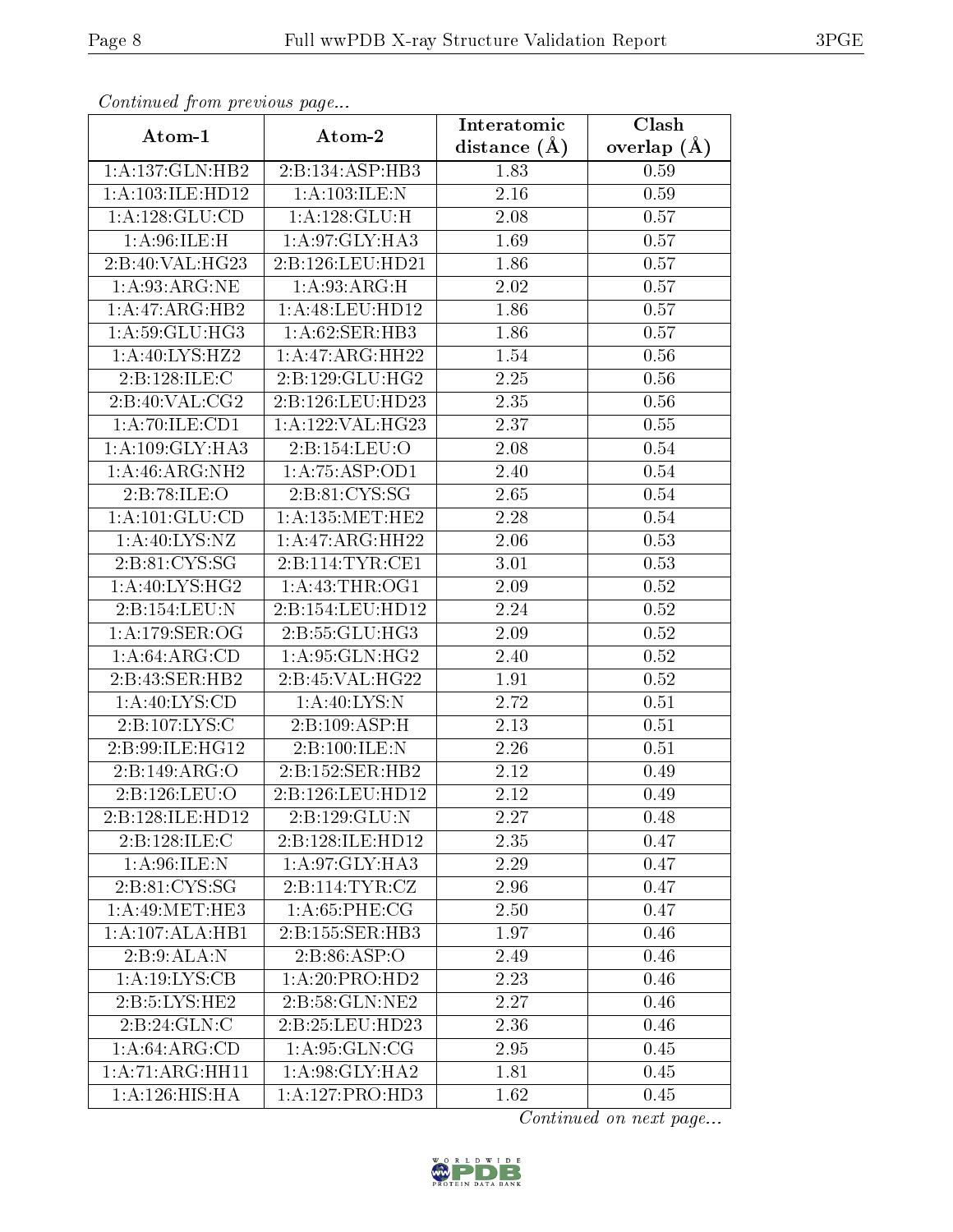| contentava promo provisão pago |                      | Interatomic      | Clash         |
|--------------------------------|----------------------|------------------|---------------|
| Atom-1                         | Atom-2               | distance $(\AA)$ | overlap $(A)$ |
| 2:B:40:VAL:CG1                 | 2:B:44:ARG:HA        | 2.46             | 0.45          |
| 1:A:181:PHE:C                  | 1: A:181:PHE:CD1     | 2.91             | 0.45          |
| 2:Bi:1:MET:HB3                 | 2:B:1:MET:HE3        | 1.90             | 0.45          |
| 1:A:24:ILE:HG23                | 1: A: 41: LYS: NZ    | 2.32             | 0.44          |
| 2:B:86:ASP:OD2                 | 2:B:110:ARG:NH2      | 2.50             | 0.44          |
| 1:A:171:ALA:O                  | 1: A: 185: PHE: HA   | 2.17             | 0.44          |
| 1:A:35:ILE:HG22                | 1:A:37:PHE:CE1       | 2.53             | 0.44          |
| 1: A:59: GLU:H                 | 1:A:59:GLU:HG2       | 1.58             | 0.44          |
| 2:B:150:ASP:O                  | 2:B:153:GLN:HG2      | 2.18             | 0.44          |
| 1:A:64:ARG:HH12                | 1: A: 100: GLY: CA   | 2.29             | 0.44          |
| 1:A:127:PRO:C                  | 1:A:129:THR:H        | 2.22             | 0.43          |
| 2:B:40:VAL:HG12                | 2:B:41:ASP:O         | 2.18             | 0.43          |
| 1:A:45:LEU:HG                  | 1: A:76: GLN:O       | 2.19             | 0.43          |
| 2:B:17:ASP:OD1                 | 2:B:20:LYS:HE3       | 2.19             | 0.43          |
| 1: A: 168: GLU: OE1            | 1: A: 168: GLU: HA   | 2.19             | 0.43          |
| 2:B:75:LEU:HG                  | 2:B:79:LEU:HD22      | 2.00             | 0.43          |
| 2:B:10:SER:HB3                 | 2:B:84:ASN:O         | 2.19             | 0.43          |
| 1:A:72:ILE:HG13                | 1:A:72:ILE:H         | 1.60             | 0.42          |
| 2:B:78:ILE:HD12                | 2:B:116:LEU:HD13     | 2.01             | 0.42          |
| 1:A:103:ILE:H                  | 1: A: 103: ILE: HD12 | 1.82             | 0.42          |
| 2:B:28:PHE:CD2                 | 2:B:70:MET:HG3       | 2.54             | 0.42          |
| 1: A:64: ARG:NE                | 1: A:95: GLN: HG2    | 2.32             | 0.42          |
| 2:B:40:VAL:HG21                | 2:B:126:LEU:HD23     | 2.02             | 0.42          |
| 2:B:76:SER:HA                  | 2:B:79:LEU:HB2       | 2.01             | 0.42          |
| 2:B:128:ILE:HD12               | 2:B:129:GLU:CA       | 2.49             | 0.41          |
| 2:B:88:LEU:HD11                | 2:B:101:LEU:HB3      | 2.02             | 0.41          |
| 2:B:154:LEU:HD12               | 2:B:154:LEU:H        | 1.86             | 0.41          |
| 1:A:149:LEU:HD23               | 1:A:149:LEU:HA       | 1.89             | 0.41          |
| 1:A:50:GLU:HG2                 | 1: A:60:MET:HG2      | 2.03             | 0.41          |
| 2:B:44:ARG:CG                  | 2:B:44:ARG:HH11      | 2.34             | 0.40          |
| 1:A:24:ILE:HD12                | 1: A:26:LEU:HD21     | 2.03             | 0.40          |
| 2:B:102:LEU:HD13               | 2:B:113:GLU:HB2      | 2.02             | 0.40          |
| 1: A:166: SER: HB2             | 2:B:133:TYR:CD2      | 2.56             | 0.40          |
| 1:A:142:THR:HA                 | 2:B:159:ASN:HA       | 2.04             | 0.40          |

Continued from previous page...

There are no symmetry-related clashes.

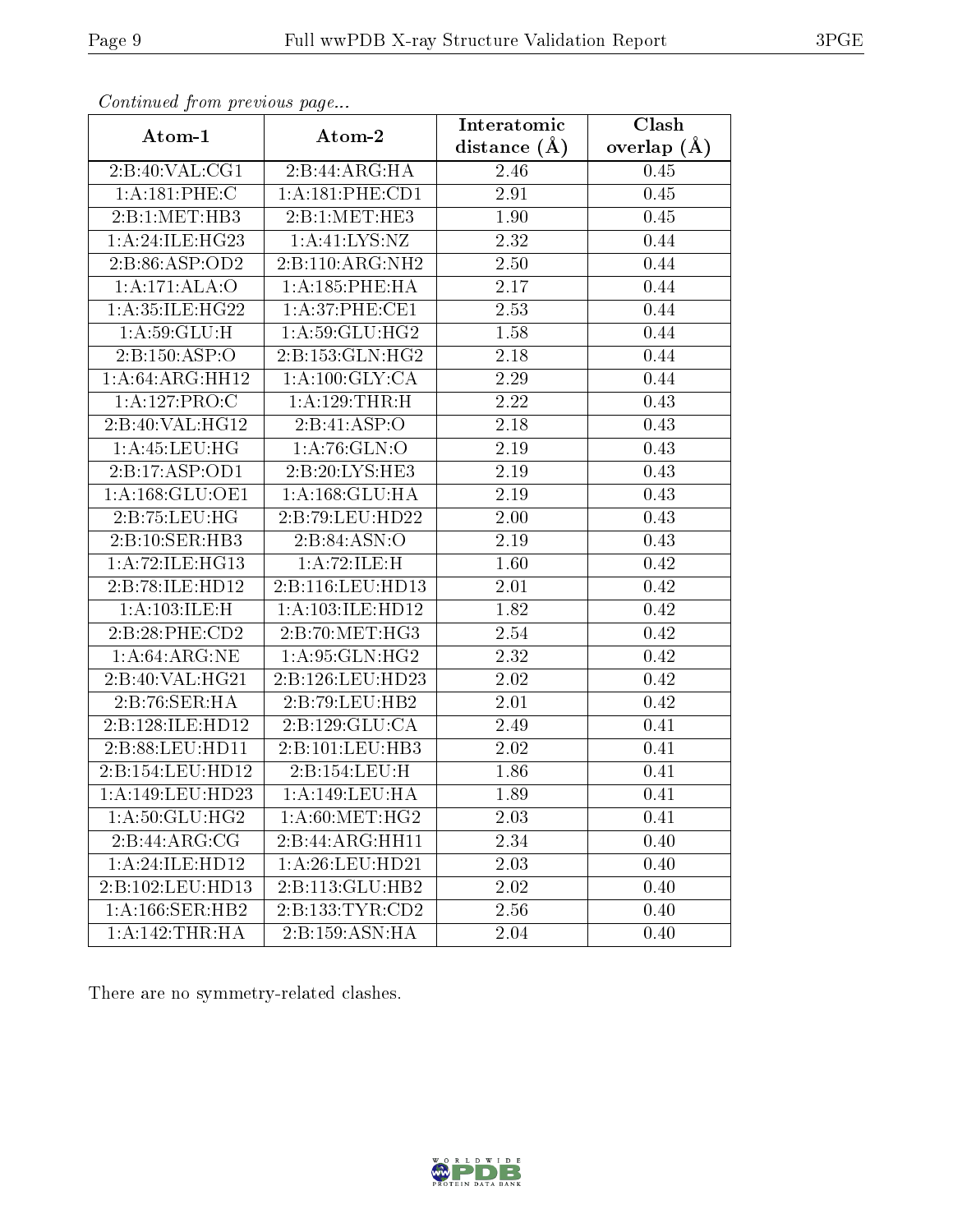### 5.3 Torsion angles (i)

#### 5.3.1 Protein backbone  $(i)$

In the following table, the Percentiles column shows the percent Ramachandran outliers of the chain as a percentile score with respect to all X-ray entries followed by that with respect to entries of similar resolution.

The Analysed column shows the number of residues for which the backbone conformation was analysed, and the total number of residues.

| Mol | Chain | Analysed                          | Favoured | Allowed   Outliers |          |                       | Percentiles |
|-----|-------|-----------------------------------|----------|--------------------|----------|-----------------------|-------------|
|     |       | $168/200$ $(84\%)$   158 $(94\%)$ |          | $10(6\%)$          |          | $\mid$ 100 $\mid$ 100 |             |
|     |       | $161/171 (94\%)$   146 (91\%)     |          | $13(8\%)$          | $2(1\%)$ | 13                    | 39          |
| All | All   | $329/371(89\%)$   304 (92\%)      |          | 23(7%)             | $2(1\%)$ | 25                    | 56          |

All (2) Ramachandran outliers are listed below:

| Mol | Chain | Res | 1'ype |
|-----|-------|-----|-------|
|     |       |     |       |
|     |       |     |       |

#### 5.3.2 Protein sidechains  $(i)$

In the following table, the Percentiles column shows the percent sidechain outliers of the chain as a percentile score with respect to all X-ray entries followed by that with respect to entries of similar resolution.

The Analysed column shows the number of residues for which the sidechain conformation was analysed, and the total number of residues.

| Mol | Chain | Analysed        | Rotameric   | Outliers    | Percentiles             |
|-----|-------|-----------------|-------------|-------------|-------------------------|
|     |       | $150/176$ (85%) | 134 (89%)   | 16 $(11\%)$ | $\boxed{6}$ 20          |
|     |       | $150/158$ (95%) | $124(83\%)$ | 26(17%)     | $\boxed{2}$ $\boxed{6}$ |
| All | All   | $300/334(90\%)$ | 258 (86\%)  | 42 $(14\%)$ | 3                       |

All (42) residues with a non-rotameric sidechain are listed below:

| Mol | Chain | Res | Type |
|-----|-------|-----|------|
|     |       | 38  | LYS  |
|     |       | 40  | LYS  |
|     |       |     | THR. |
|     |       | 50  | GLU  |

Continued on next page...

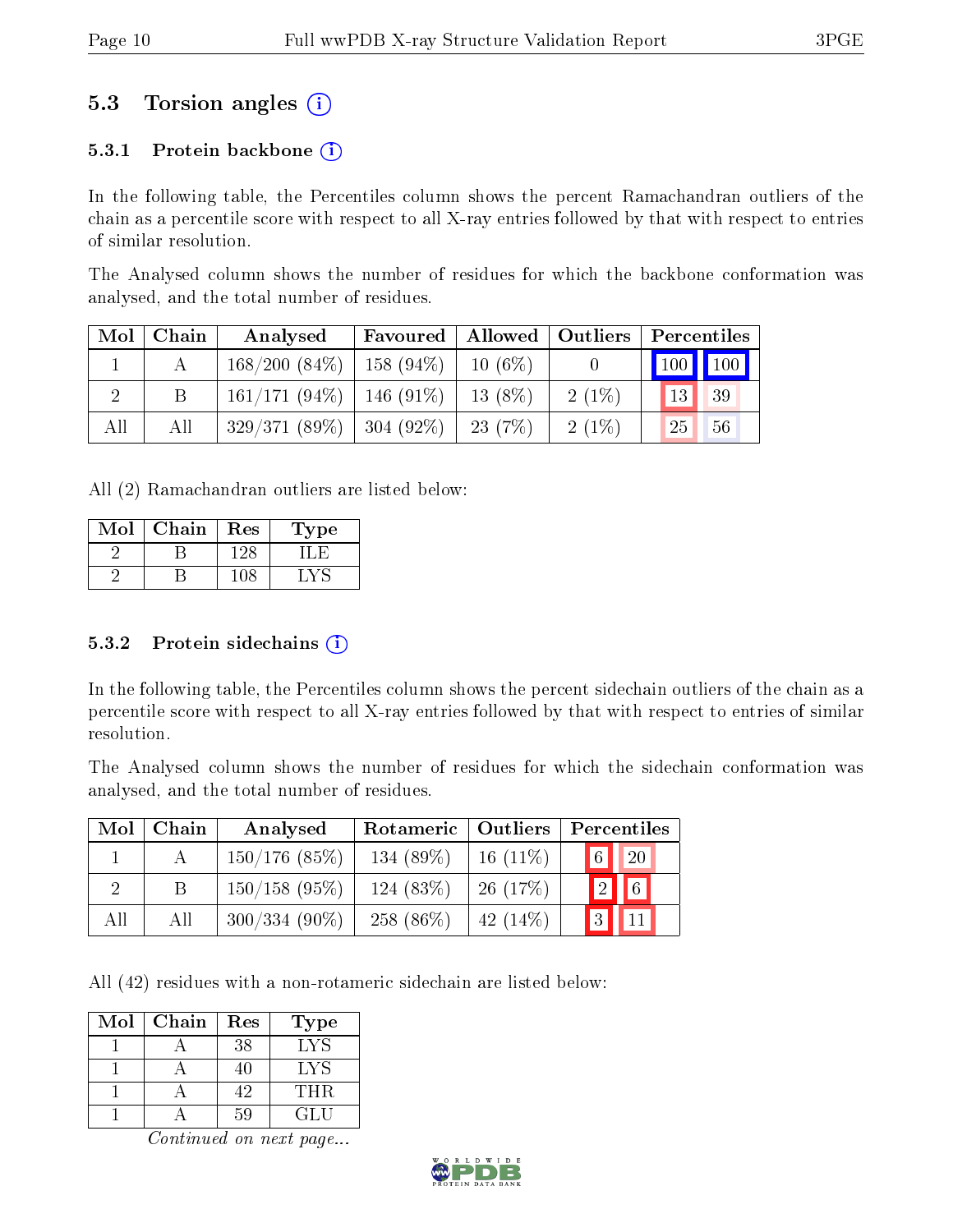| Mol                     | $\overline{\text{Chain}}$                                                                                                                                                                                                                                   | Res              | $\overline{\phantom{a}}$<br>Type           |
|-------------------------|-------------------------------------------------------------------------------------------------------------------------------------------------------------------------------------------------------------------------------------------------------------|------------------|--------------------------------------------|
| $\mathbf{1}$            | $\mathbf{A}$                                                                                                                                                                                                                                                | 60               | <b>MET</b>                                 |
| $\mathbf{1}$            | $\overline{A}$                                                                                                                                                                                                                                              | $\sqrt{72}$      | ILE                                        |
| $\mathbf{1}$            |                                                                                                                                                                                                                                                             | $\overline{73}$  | $\overline{\text{GLN}}$                    |
| $\overline{1}$          |                                                                                                                                                                                                                                                             | $\overline{75}$  | $\overline{\text{ASP}}$                    |
| $\overline{1}$          |                                                                                                                                                                                                                                                             | $\overline{79}$  | $\overline{{\rm GLU}}$                     |
| $\mathbf{1}$            | $\frac{\overline{A}}{\overline{A}}$ $\frac{\overline{A}}{\overline{A}}$ $\frac{\overline{A}}{\overline{A}}$ $\frac{\overline{A}}{\overline{A}}$ $\frac{\overline{A}}{\overline{A}}$ $\frac{\overline{A}}{\overline{A}}$ $\frac{\overline{A}}{\overline{B}}$ | 93               | $\overline{\rm{ARG}}$                      |
| $\mathbf{1}$            |                                                                                                                                                                                                                                                             | <b>118</b>       | $\overline{\text{ILE}}$                    |
| $\mathbf{1}$            |                                                                                                                                                                                                                                                             | 126              | <b>HIS</b>                                 |
| $\overline{1}$          |                                                                                                                                                                                                                                                             | 128              | $\overline{\text{GLU}}$                    |
| $\overline{1}$          |                                                                                                                                                                                                                                                             | 139              | $\overline{\text{VAL}}$                    |
| $\mathbf{1}$            |                                                                                                                                                                                                                                                             | 172              | $\overline{\text{LEU}}$                    |
| $\overline{1}$          |                                                                                                                                                                                                                                                             | 177              | <u>LEU</u>                                 |
| $\overline{2}$          |                                                                                                                                                                                                                                                             | $\overline{1}$   | MET                                        |
| $\overline{2}$          | $\overline{\mathbf{B}}$                                                                                                                                                                                                                                     | 20               | $\overline{\text{LYS}}$                    |
| $\overline{2}$          | $\overline{\mathrm{B}}$                                                                                                                                                                                                                                     | $\overline{22}$  | $\overline{\text{CYS}}$                    |
| $\overline{c}$          | $\overline{\mathbf{B}}$                                                                                                                                                                                                                                     | $\overline{23}$  | $\frac{\overline{\text{VAL}}}{\text{GLN}}$ |
| $\overline{2}$          | $\overline{\mathrm{B}}$                                                                                                                                                                                                                                     | $\overline{24}$  |                                            |
| $\overline{2}$          | $\overline{\mathbf{B}}$                                                                                                                                                                                                                                     | $\overline{25}$  | LEU<br>VAL                                 |
| $\overline{2}$          | $\overline{\mathrm{B}}$                                                                                                                                                                                                                                     | $\overline{26}$  |                                            |
| $\overline{2}$          | $\overline{\mathrm{B}}$                                                                                                                                                                                                                                     | 44               | $\rm{ARG}$                                 |
| $\overline{2}$          | $\overline{B}$                                                                                                                                                                                                                                              | 45               | $\overline{\text{VAL}}$                    |
| $\overline{2}$          | $\overline{\mathbf{B}}$                                                                                                                                                                                                                                     | $55\,$           | $\overline{\text{GLU}}$                    |
| $\overline{2}$          | $\overline{\mathbf{B}}$                                                                                                                                                                                                                                     | $59\,$           | $\overline{\text{GLU}}$                    |
| $\overline{2}$          | $\overline{\mathbf{B}}$                                                                                                                                                                                                                                     | $\overline{68}$  | LEU                                        |
| $\overline{2}$          | $\overline{\mathbf{B}}$                                                                                                                                                                                                                                     | $\overline{70}$  | MET                                        |
| $\overline{c}$          | $\overline{\mathrm{B}}$                                                                                                                                                                                                                                     | $\overline{77}$  | $\overline{\text{LYS}}$                    |
| $\overline{2}$          | $\overline{\mathrm{B}}$                                                                                                                                                                                                                                     | $\overline{79}$  | LEU                                        |
| $\overline{2}$          | $\overline{\mathrm{B}}$                                                                                                                                                                                                                                     | 84               | <b>ASN</b>                                 |
| $\overline{2}$          | $\overline{\mathrm{B}}$                                                                                                                                                                                                                                     | $\overline{87}$  | <b>THR</b>                                 |
| $\overline{\mathbf{c}}$ | B                                                                                                                                                                                                                                                           | 98               | <b>SER</b>                                 |
| $\overline{c}$          | $\boldsymbol{B}$                                                                                                                                                                                                                                            | 106              | THR                                        |
| $\overline{2}$          | $\overline{\mathrm{B}}$                                                                                                                                                                                                                                     | $\overline{1}10$ | $\overline{\text{ARG}}$                    |
| $\overline{2}$          | Β                                                                                                                                                                                                                                                           | 111              | $\overline{\text{ILE}}$                    |
| $\overline{2}$          | $\overline{\mathrm{B}}$                                                                                                                                                                                                                                     | $\overline{113}$ | $\overline{{\rm GLU}}$                     |
| $\overline{2}$          | Β                                                                                                                                                                                                                                                           | 115              | <b>SER</b>                                 |
| $\overline{2}$          | $\overline{\mathrm{B}}$                                                                                                                                                                                                                                     | 124              | $\overline{\rm ASP}$                       |
| $\overline{2}$          | B                                                                                                                                                                                                                                                           | 128              | $\overline{\text{ILE}}$                    |
| $\overline{2}$          | B                                                                                                                                                                                                                                                           | 160              | ILE                                        |

Continued from previous page...

Some sidechains can be flipped to improve hydrogen bonding and reduce clashes. All (2) such sidechains are listed below:

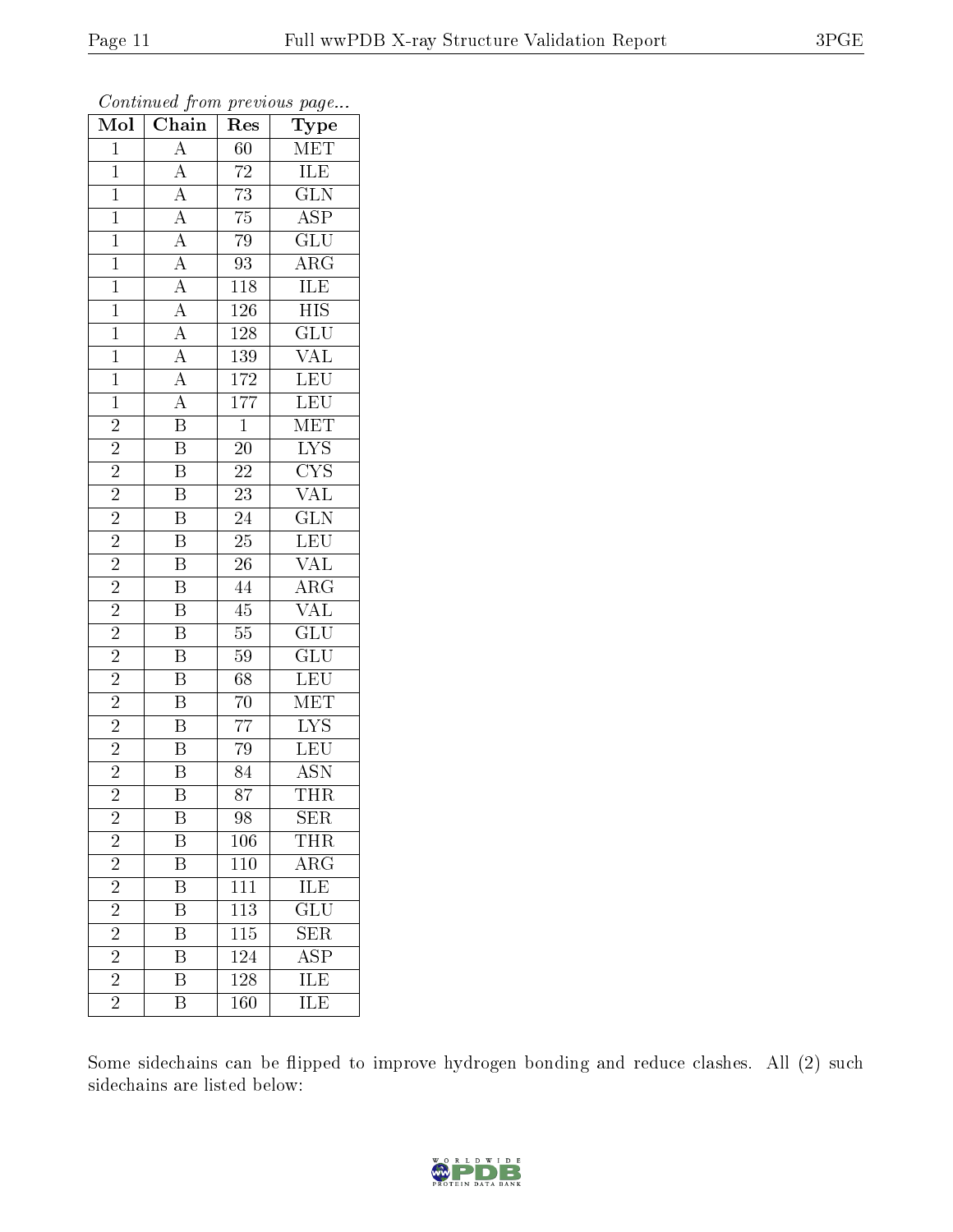| $\operatorname{Mol}$ | Chain | $\operatorname{Res}$ | Type |
|----------------------|-------|----------------------|------|
|                      |       |                      | GH   |
|                      |       |                      |      |

#### 5.3.3 RNA (1)

There are no RNA molecules in this entry.

#### 5.4 Non-standard residues in protein, DNA, RNA chains (i)

There are no non-standard protein/DNA/RNA residues in this entry.

#### 5.5 Carbohydrates (i)

There are no carbohydrates in this entry.

#### 5.6 Ligand geometry (i)

There are no ligands in this entry.

#### 5.7 [O](https://www.wwpdb.org/validation/2017/XrayValidationReportHelp#nonstandard_residues_and_ligands)ther polymers (i)

There are no such residues in this entry.

#### 5.8 Polymer linkage issues (i)

There are no chain breaks in this entry.

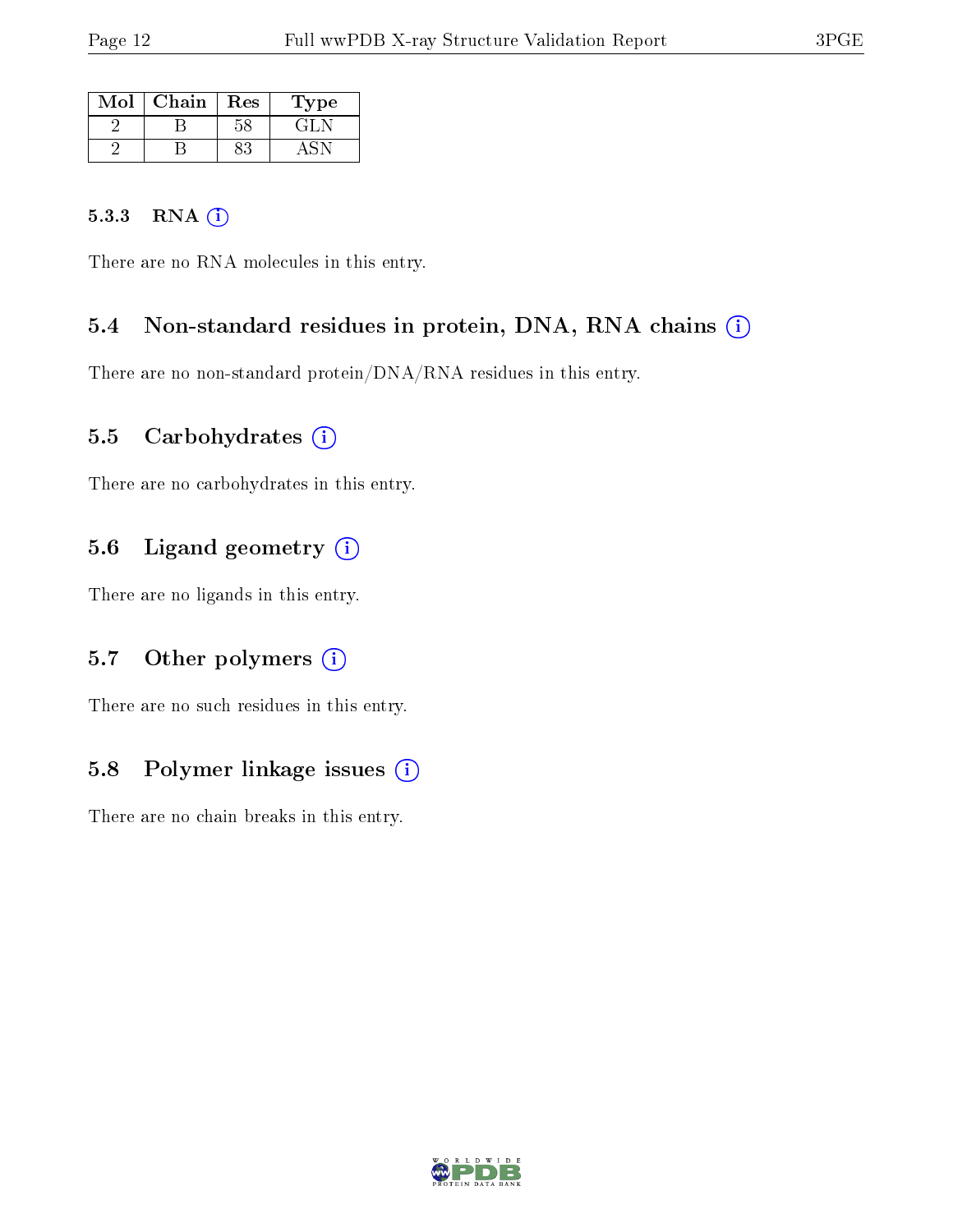### 6 Fit of model and data  $(i)$

### 6.1 Protein, DNA and RNA chains  $(i)$

In the following table, the column labelled  $#RSRZ> 2'$  contains the number (and percentage) of RSRZ outliers, followed by percent RSRZ outliers for the chain as percentile scores relative to all X-ray entries and entries of similar resolution. The OWAB column contains the minimum, median,  $95<sup>th</sup>$  percentile and maximum values of the occupancy-weighted average B-factor per residue. The column labelled ' $Q< 0.9$ ' lists the number of (and percentage) of residues with an average occupancy less than 0.9.

| Mol | Chain | Analysed        | ${ <\hspace{-1.5pt}{\mathrm{RSRZ}} \hspace{-1.5pt}>}$ | $\rm \#RSRZ{>}2$ | $OWAB(A^2)$                                                                  | $\rm{Q}\textcolor{black}{<}0.9$ |
|-----|-------|-----------------|-------------------------------------------------------|------------------|------------------------------------------------------------------------------|---------------------------------|
|     |       | $172/200(86\%)$ | 0.20                                                  | $5(2\%)$ 51 41   | $\vert 65, 95, 131, 155 \vert$                                               |                                 |
|     |       | $163/171(95\%)$ | 0.20                                                  | $3(1\%)$ 68      | $\begin{array}{ c c c c c } \hline 61 & 68, 86, 121, 147 \hline \end{array}$ |                                 |
| All | All   | $335/371(90\%)$ | 0.20                                                  | $8(2\%)$ 59      | $\vert\,49\,\vert\,$   65, 88, 131, 155                                      |                                 |

All (8) RSRZ outliers are listed below:

| Mol | Chain | Res | Type       | <b>RSRZ</b> |
|-----|-------|-----|------------|-------------|
|     |       | 95  | <b>GLN</b> | $5.2\,$     |
| 2   | В     | 81  | <b>CYS</b> | 4.9         |
| 1   | А     | 20  | <b>PRO</b> | 4.4         |
| 1   |       | 19  | <b>LYS</b> | 3.4         |
|     |       | 21  | <b>GLU</b> | 3.4         |
| 2   | В     | 126 | LEU        | 2.4         |
| 2   | R     | 127 | <b>LYS</b> | 2.3         |
|     |       | 168 | GLU        | 2.1         |

#### 6.2 Non-standard residues in protein, DNA, RNA chains (i)

There are no non-standard protein/DNA/RNA residues in this entry.

#### 6.3 Carbohydrates (i)

There are no carbohydrates in this entry.

#### 6.4 Ligands  $(i)$

There are no ligands in this entry.